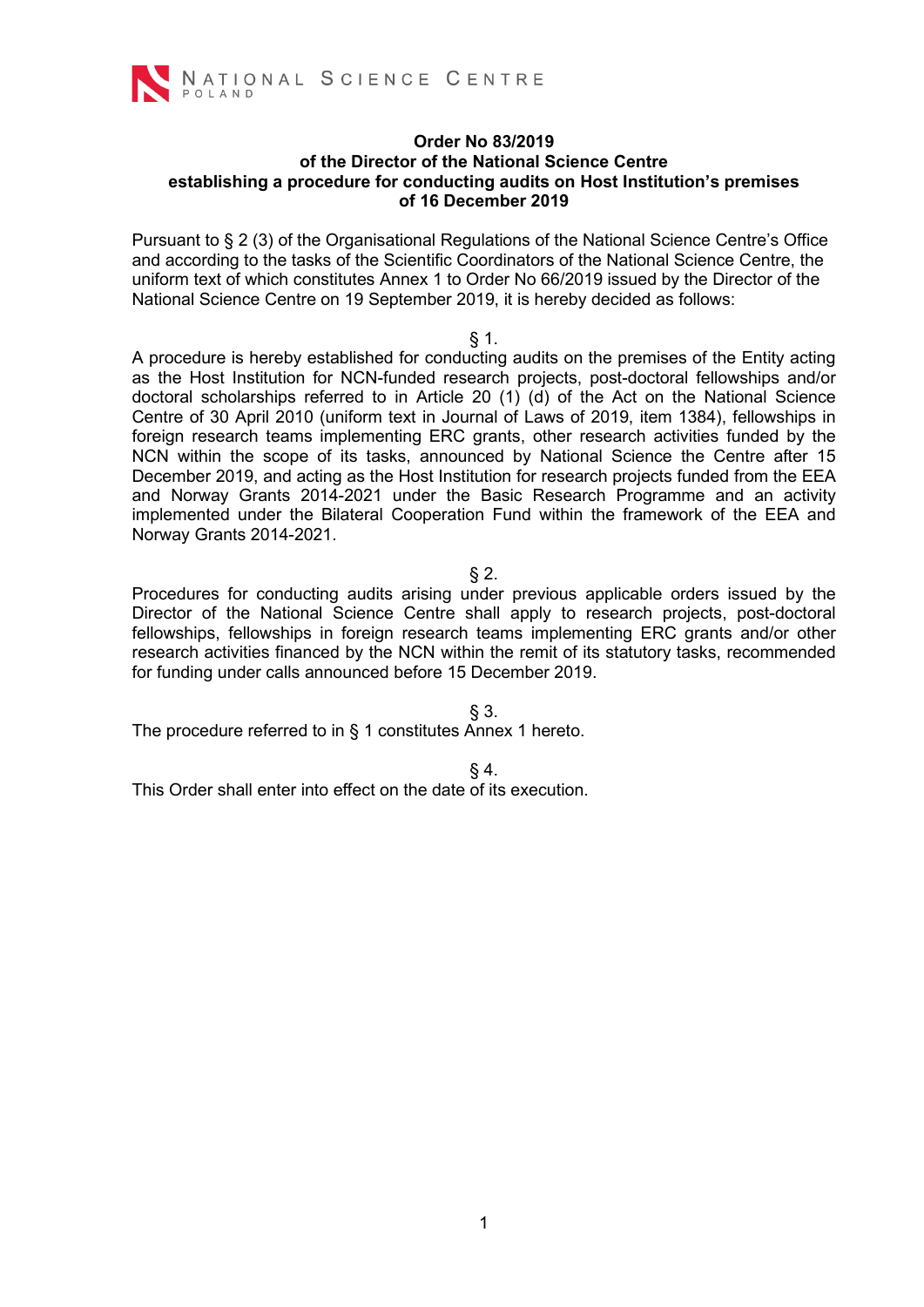

Annex 1 to Order No 83/2019 of the Director of the National Science Centre establishing a procedure for conducting audits on the premises of an Entity of 16 December 2019

#### **PROCEDURE FOR CONDUCTING AUDITS ON THE PREMISES OF AN ENTITY**

# §1. Definitions

Wherever this procedure refers to:

- 1) NCN, it shall mean the National Science Centre;
- 2) Director, it shall mean the Director of the National Science Centre;
- 3) Project, it shall mean as a research project funded by the National Science Centre, a post-doctoral fellowship, or a doctoral scholarship, referred to in Article 20 (1) (d) of the Act on the National Science Centre of 30 April 2010 (uniform text in Journal of Laws of 2019, item 1384), a fellowship at a research team abroad implementing an ERC grant, other research activity funded by the NCN within the scope of its tasks, a research project funded from the EEA and Norway Grants 2014-2021 under the Basic Research Programme (hereinafter: EEA and Norway Grants FM projects) and/or an activity implemented under the Bilateral Cooperation Fund within the framework of the EEA and Norway Grants 2014-2021 (hereinafter: BCF projects);
- 4) Host Institution, it shall mean the Host Institution referred to in Article 27 (1) (1) (7) and (9) of the Act on the National Science Centre (uniform text in Journal of Laws of 2019, item 1384) hosting the project as well as Host Institutions forming partnerships awarded funding under the EEA and Norway Grants 2014-2021;
- 5) Principal Investigator, it shall mean the Principal Investigator of a research project for which audit proceedings have been ordered;
- 6) Audit Team, it shall mean a Team appointed by the NCN Director for conducting the audit proceedings;
- 7) Auditor, it shall mean a member of the Audit Team;
- 8) Auditor in charge of an Audit, it shall mean the member of the Audit Team appointed by the Director as coordinator of audit proceedings;
- 9) Expert, it shall mean an expert in research or expert in finance, who acts as a member of the Audit Team;
- 10) External Expert, it shall mean an external expert appointed by the Director who is not a part of the Audit Team;
- 11) ACT, it shall mean the Audit and Compliance Team; and
- 12) Code of Ethics, it shall mean the Order of the Director laying down the ethical concerns related to the NCN's cooperation with an Expert for research.

# §2. General information

- 1. A Project shall be audited in order to determine its proper implementation, in particular compliance with the funding agreement made in evidence of an actual state established pursuant to the audit criteria, i.e. legality, economy, purposefulness or diligence.
- 2. The audits shall be carried out in compliance with the regulations on the protection of confidential information.
- 3. Audits on Host Institutions' premises shall differ based on:
	- 1) the nature of the audit:
		- a) planned audit conducted in accordance with the Annual Audit Plan;
		- b) ad hoc audit not included in the Annual Audit Plan;
	- 2) scope of the audit proceedings: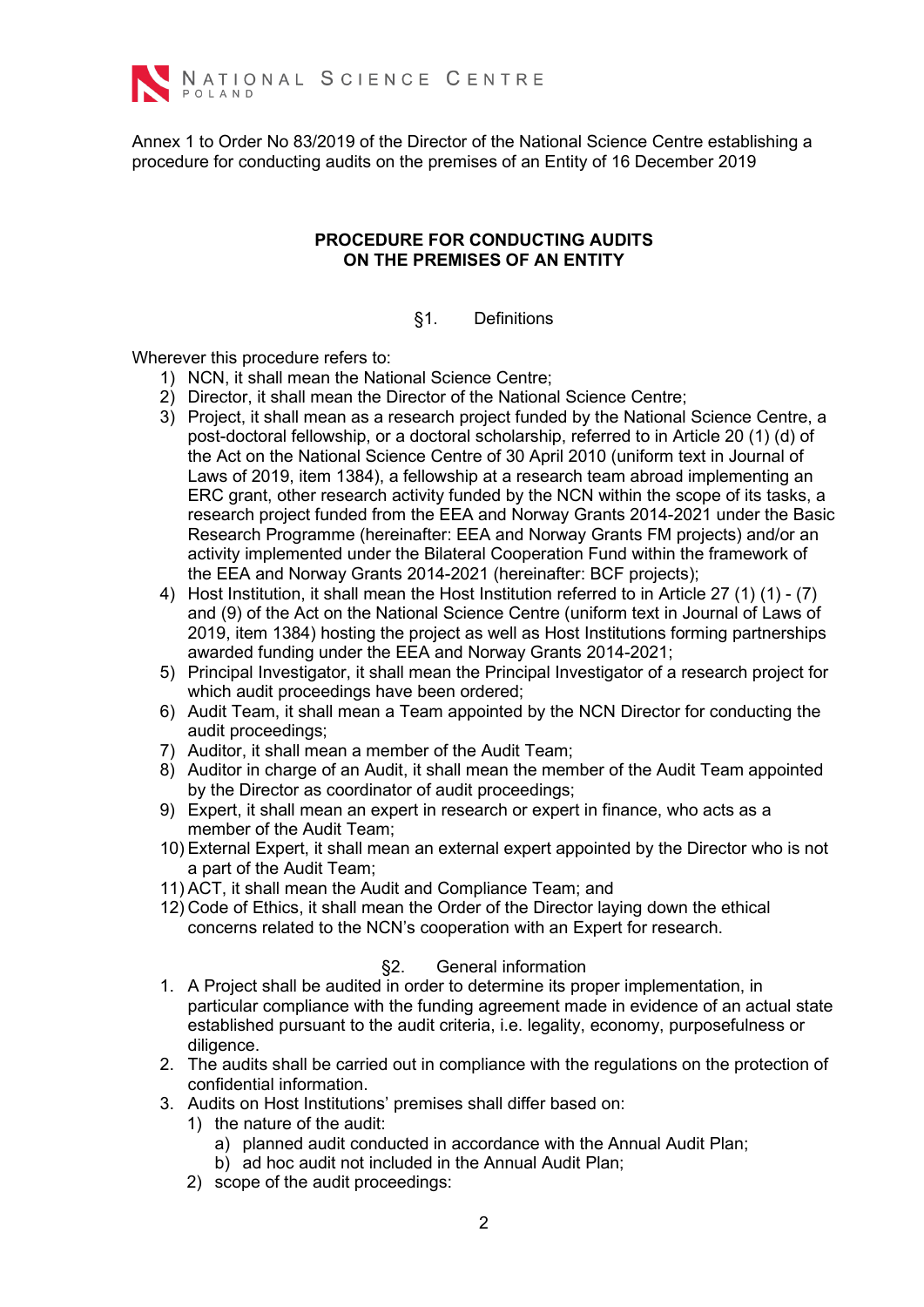

- a) comprehensive audit reviewing all aspects of the Project's implementation;
- b) problem-oriented audit reviewing selected aspects of the Project's implementation.
- 4. In a calendar year, planned audits shall be conducted pursuant to the Annual Audit Plan approved by the Director.
- 5. Projects may be included in the Annual Audit Plan based on:
	- 1) recommendation by persons in charge of administrative and financial management of the Projects as well as by Scientific Coordinators and ACT staff, Evaluation Team, i.e. naming projects that are sensitive or involve the risk of undue implementation;
	- 2) information of irregularities in the implementation of the Projects found based on, *inter alia*, the funding agreements, Code on Research Integrity, investigated complaints and requests;
	- 3) sampling (simple random sampling) of the Projects.
- 6. A draft version of the Annual Audit Plan, with justification for the selection of Projects, shall be presented to the Director for his approval by 30 November of the year preceding the year to which the Plan applies.
- 7. In the case of BCF projects, the NCN shall additionally send a copy of the Annual Audit Plan, in the remit of the BCF, to the National Contact Point by 31 January of the year to which the Plan applies.
- 8. For EEA and Norway Grants FM projects and BCF actions, the ACT shall operate a register including a description and justification of sampling methods and a list of projects selected for the planned audit.
- 9. Projects subject to ad hoc audits shall be selected pursuant to the rules set forth in Clause  $5(1) - (2)$ , taking into account the ACT staff resources available.
- 10. An ad hoc audit shall be recommended to the Director upon the request of the head of the ACT, subject to prior preliminary verification of the information obtained based on the documents owned by the NCN or publicly available documents. An ad hoc audit shall be initiated pursuant to the Director's written approval.
- 11. In the case of EEA and Norway Grants FM projects and BCF actions, the ACT shall keep a register of descriptions and justifications for ad hoc audits.

# **§3. Audit Team**

- 1. Audits shall be conducted by an Audit Team appointed by the Director, comprising at least two individuals, including at least one member of the ACT pursuant to the document of audit order, referred to in § 6 (1).
- 2. The Director may appoint an independent expert reviewer for research-related issues and for finance-related issues as a member of the Audit Team. The Expert reviewer shall act as a member of the Audit Team pursuant to an agreement setting forth the procedure and terms of cooperation, in accordance with the rules applicable at the NCN (including the Code of Ethics).
- 3. An Expert for research must be a person holding at least a PhD degree and having expertise in the domain corresponding to the content of the Project in question.
- 4. Experts for research shall be selected by the CTA among the candidates proposed by the individuals having expertise in the domain of the Project in question (e.g. Scientific Coordinators). Recommendations shall be provided to the Director for approval by the Auditor in charge of the Audit.
- 5. In order to appoint an Expert for research, the Director may, regardless of the recommendation presented by the Auditor in charge of the Audit, seek advice from a person having expertise in the domain corresponding to the Project in question, or select another Expert for research.
- 6. An Expert for finance must be a person with the powers set forth in Article 54 (2) or Article 286 of the Act on Public Finances of 27 August 2009 (uniform text in Journal of Laws of 2019, item 869, as amended).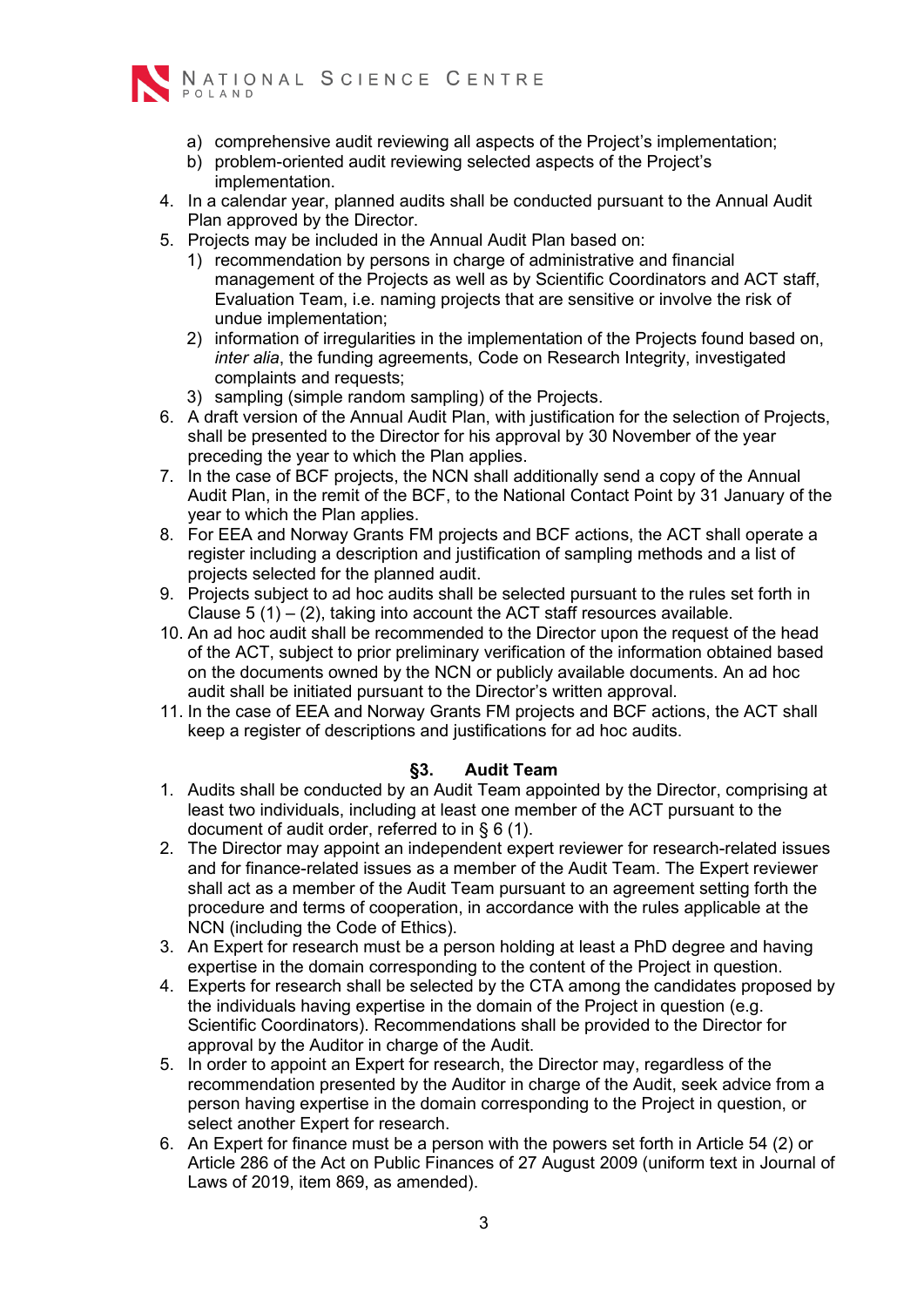

- 7. Experts shall be selected pursuant to the Public Procurement Law of 29 January 2004 (Journal of Laws of 2019, item 1843).
- 8. Any arrangements between the Auditor in charge of the Audit and the Expert that are important for the case shall be drafted as a document.

#### §4. Auditor's rights and obligations

- 1. Auditors shall have the right to:
	- 1) free access and movement on the premises of the Host Institution;
	- 2) access to documents related to the implementation of the research project under audit, collection, with a receipt of proof issued, and securing documents appropriate for the scope of the audit, in compliance with the regulations on the protection of confidential information;
	- 3) make, and if necessary commission, copies of documents necessary for the audit proceedings, as well as extracts from documents and balances or calculations. Compliance with the original documents of the copies and extracts, as well as the balances and calculations, shall be confirmed by a person authorised by the Host Institution;
	- 4) receive from the Host Institution at every stage of the audit input materials, original data, analyses, results of research related to the realisation of the project;
	- 5) require, from the individuals involved in the project's tasks and its administrative and financial management, spoken or written explanations, as well as statements, in matters relevant to the scope of the audit;
	- 6) inspect equipment, appliances and other assets of the Host Institution, financed with the projects' resources;
	- 7) process personal data to the extent necessary for the implementation of the statutory tasks of the NCN.

# §5. Host Institution's rights and duties

- 1. Before the commencement of audit proceedings on its premises, the Host Institution shall be required to appoint persons in charge of providing information on the scientific and financial aspects of the research project.
- 2. The Host Institution shall be obliged to offer the auditors conditions necessary for an efficient audit, in particular providing immediate perusal of the documents required, timely written and spoken explanations in matters related to the audit, and making the necessary equipment available, providing Internet access and a separate room for work, with appropriate equipment.
- 3. The Host Institution (including authorised individuals) shall have the right to offer spoken or written explanations and to issue statements, as well as to apply for supporting the audit documents with specific documents, proofs, balances and reports.
- 4. The head of the Host Institution shall have the right to raise objections in writing to the findings included in the draft version of the position paper and to apply for an extension of the period for raising objections.

# §6. Audit proceedings

- 1. An audit shall begin with the Director's signing the order of audit to be delivered to the Host Institution.
- 2. The order referred to in section 1 shall state in particular the following:
	- 1) the title of the Project under audit;
	- 2) the Project's registration number;
	- 3) the Principal investigator's name and surname;
	- 4) scope of the audit proceedings;
	- 5) the date of audit appointment on the Host Institution's premises;
	- 6) the composition of the Audit Team authorised by the Director;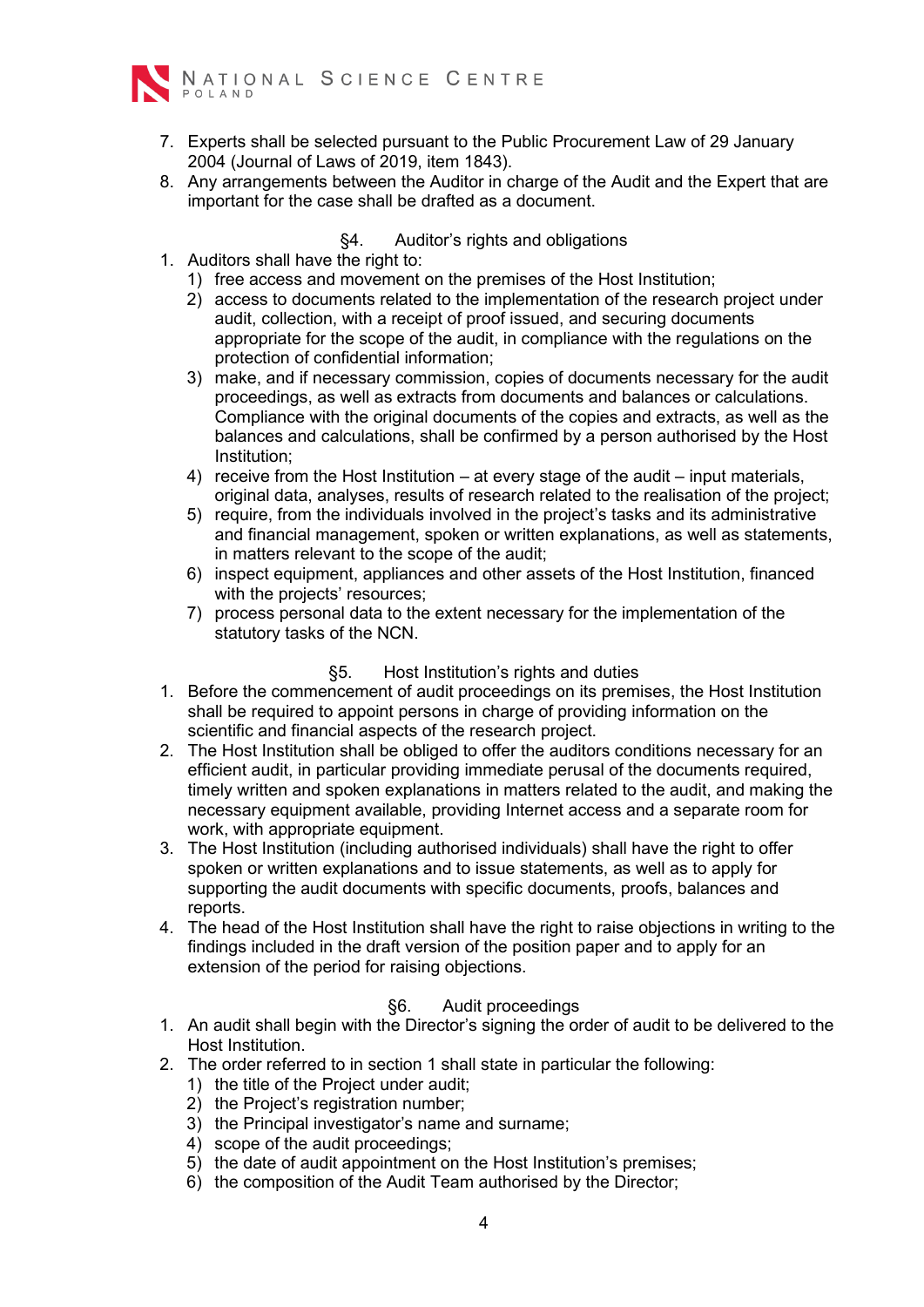

- 7) the documents to be prepared for the audit meeting at the by the Host Institution's premises or to be submitted to the NCN.
- 3. Audits shall be carried out pursuant to a written authorisation issued to each member of the Audit Team by the Director, valid on presentation with an ID document. The authorisations are included in the NCN's Authorisation Register.
- 4. As a rule, the audit shall be carried out on the Host Institution's premises during its normal time of operations, should it be in the interest of the audit, also outside working hours and on weekends and public holidays.
- 5. The Audit Team shall determine facts based on evidence collected over the course of the audit, starting from the day of its commencement until signing the draft version of the position paper by the Director.
- 6. The Expert reviewers shall determine facts concerning the implementation of the Project in the form of an opinion.
- 7. The findings of the audit made by the members of the Audit Team shall be described in the draft version of the position paper, which shall be shared with the head of the Host Institution.
- 8. In the case of audits of the EEA and Norway Grants FM projects and the BCF projects, the Auditor in charge of the Audit shall fill out separate checklists, advised by opinions drafted by Expert reviewers.
- 9. The Director may at any stage of the audit, of his/her own motion or at the request of a member of the Audit Team, seek advice of an additional Expert, with a view to examine circumstances substantial for the result of the audit proceedings that require specialist expertise.
- 10. In the case of suspicion of irregularities with regard to the legality of research, the Director shall consult the Expert appropriate for the research domain.
- 11. The Director and the Expert shall enter into an agreement setting forth the procedure and terms of cooperation, in accordance with the rules applicable at the NCN (including the Code of Ethics).
- 12. The Expert's opinion shall be taken into account when establishing the facts described in the draft version of the position paper.
- 13. The head of the Host Institution shall have the right to raise written objections to the findings included in the draft version of the position paper within 7 days of the date of its service.
- 14. Upon the head of the Host Institution's request, within the period specified in Section 13, this period may be extended to a date named by the Director.
- 15. The Director shall have the right, at any time, of his/her own motion or at the request of the head of the Host Institution, to correct clerical errors or other obvious mistakes affecting the findings presented in the draft version of the position paper. The draft version of the position paper to which corrections have been made shall be presented to the Head of the Host Institution alongside information on the changes applied to it and a note on the right to raise objections within 7 days of its service.
- 16. Objections to the draft version of the position paper shall be examined by the Director, who in writing shall inform the appellant of the decision.
- 17. The Director may:
	- 1) reject objections raised by an unauthorised individual, or raised after the deadline;
	- 2) accept objections as valid in full or in part;
	- 3) dismiss objections.
- 18. The head of the Host Institution may at all times withdraw the objections submitted. Withdrawn objections shall not be examined.
- 19. Should the head of the Host Institution raise objections to the findings of the audit, the Director may request the Experts to take position on the objections.
- 20. When examining objections, the Director shall have the right to request documents or written explanations from the head of the Host Institution.